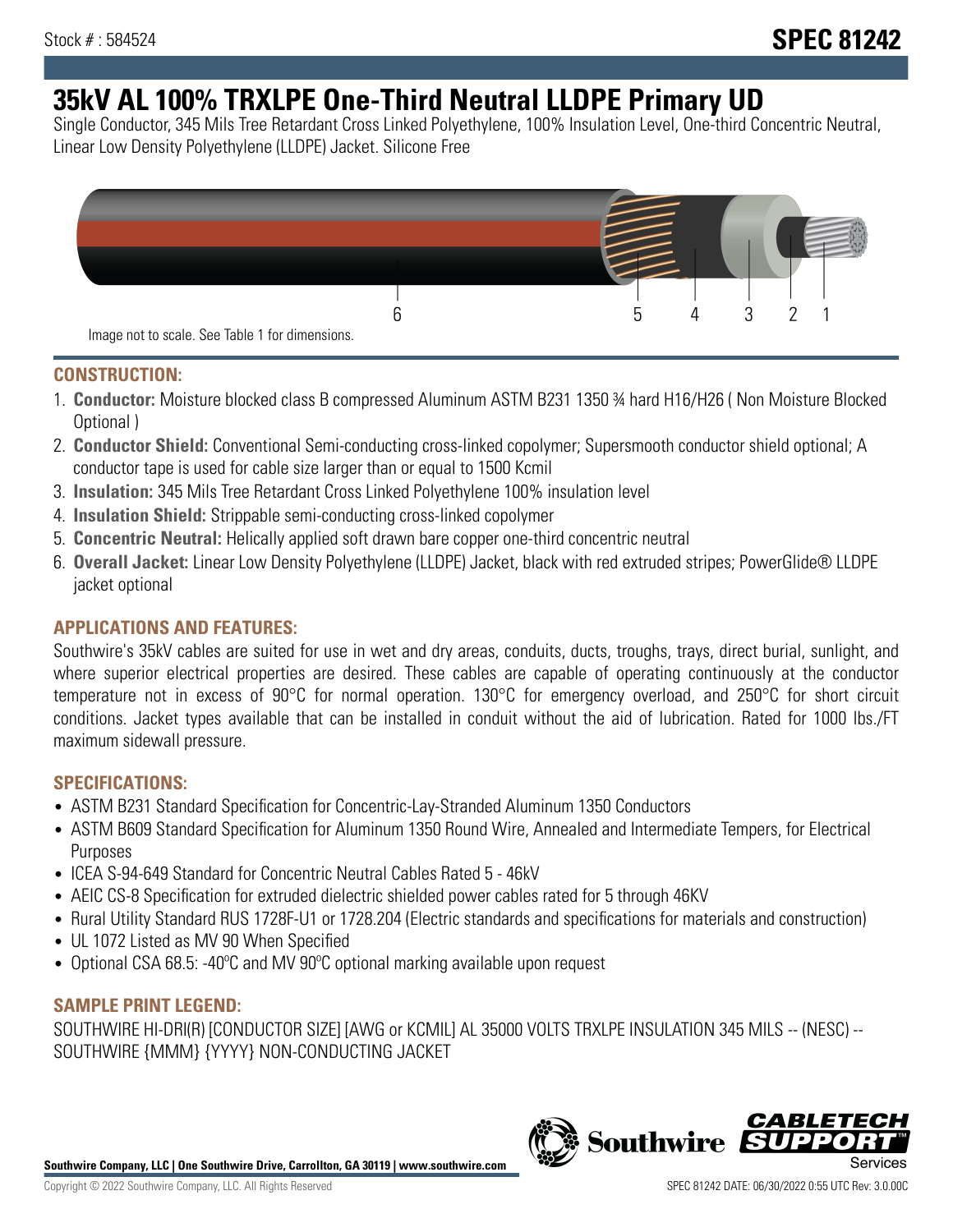## Stock # : 584524 **SPEC 81242**

#### **Table 1 – Weights and Measurements**

| <b>Stock</b><br>Number | Cond.<br>Size | <b>Diameter</b><br>Over<br>Conductor | Diameter<br>Over<br>Insulation | Insul.<br><b>Thickness</b> | <b>Diameter</b><br>Over<br>Insulation<br>Shield | Concentric<br><b>Neutral</b> | <b>Neutral DC</b><br>Resistance<br>$25^{\circ}$ C | Jacket<br><b>Thickness</b> | Approx.<br>0D | Approx.<br>Weight | Min<br>Bending<br>Radius | Max Pull<br>Tension* |
|------------------------|---------------|--------------------------------------|--------------------------------|----------------------------|-------------------------------------------------|------------------------------|---------------------------------------------------|----------------------------|---------------|-------------------|--------------------------|----------------------|
|                        | AWG/<br>Kcmil | inch                                 | inch                           | mil                        | inch                                            | $No. x$ AWG                  | $\Omega$ /1000ft                                  | mil                        | inch          | lb<br>/1000ft     | <b>Inch</b>              | Ib                   |
| 584524^^               | 350<br>(37)   | 0.661                                | .397                           | 345                        | .497                                            | 18x14                        | 0.146                                             | 80                         | .783          | 1452              | 14.2                     | 2100                 |

All dimensions are nominal and subject to normal manufacturing tolerances

◊ Cable marked with this symbol is a standard stock item

\* Pulling tension based on pulling eye directly connected to conductor

! UL listed MV-90 Rated

^ HiDri Plus® - Water Blocking Powder

^^ HiDri Plus® - Water Blocking Powder. All Black Jacket

† 2/3 Concentric Neutral

§ HiDri Plus® - Water Blocking Powder. CSA Listed

#### **Table 2 – Electrical and Engineering Data**

| Cond.<br>Size | 'DC<br>Resistance<br>@25°C | АC<br>Resistance<br>$\varpi$ 90°C | Capacitive<br>Reactance @<br>60Hz | Inductive<br>Reactance<br>@ 60Hz | Charging<br>Current, | <b>Dielectric</b><br>Loss | Zero<br>Sequence<br>Impedance* | Positive<br>Sequence<br>Impedance* | Short<br><b>Circuit</b><br>Current @<br>30 Cycle | Allowable<br>Ampacity in<br>Duct 90°C† | Allowable<br>Ampacity<br><b>Directly</b><br>Buried 90°C‡ |
|---------------|----------------------------|-----------------------------------|-----------------------------------|----------------------------------|----------------------|---------------------------|--------------------------------|------------------------------------|--------------------------------------------------|----------------------------------------|----------------------------------------------------------|
| AWG/<br>Kcmil | $\Omega/1000$ ft           | $\Omega/1000$ ft                  | $M\Omega^*1000$ ft                | $\Omega/1000$ ft                 |                      | A/1000ft W/1000ft         | $O/1000$ ft                    | $\Omega$ /1000ft                   | Amp                                              | Amp                                    | Amp                                                      |
| 350<br>(37)   | 0.0505                     | 0.064                             | 0.046                             | 0.043                            | 0.436                | 2.643                     | $0.207 + 0.062$ 0.066+ $0.043$ |                                    | 6755.3                                           | 315                                    | 370                                                      |

\* Calculations are based on three cables triplexed / concentric shield / Conductor temperature of 90°C / Shield temperature of 45°C / Earth resistivity of 100 ohmsmeter

† Ampacities are based on Figure 7 of ICEA P-117-734 (Single circuit trefoil, 100% load factor, 90°C conductor temperature, earth RHO 90, 36" burial depth)

‡ Ampacities are based on Figure 1 of ICEA P-117-734 (Single circuit trefoil, 100% load factor, 90°C conductor temperature, earth RHO 90, 36" burial depth)

#### **Table 3 – Weights and Measurements (Metric)**

| <b>Stock</b><br>Number | Cond.<br>Size | <b>Diameter</b><br>Over<br>Conductor | <b>Diameter</b><br>Over,<br>Insulation | Insul.<br>Thickness | <b>Diameter</b><br>Over<br>Insulation<br><b>Shield</b> | Concentric<br><b>Neutral</b> | <b>Neutral DC</b><br>Resistance<br>$25^{\circ}$ C | Jacket<br><b>Thickness</b> | Approx.<br>0D | Approx.<br>Weight | Min<br>Bending<br>Radius | Max Pull<br>Tension* |
|------------------------|---------------|--------------------------------------|----------------------------------------|---------------------|--------------------------------------------------------|------------------------------|---------------------------------------------------|----------------------------|---------------|-------------------|--------------------------|----------------------|
|                        | AWG/<br>Kcmil | mm                                   | mm                                     | mm                  | mm                                                     | No. x AWG                    | $\Omega$ /km                                      | mm                         | mm            | ka/km             | mm'                      | newton               |
| 584524^^               | 350<br>(37)   | 16.79                                | 35.48                                  | 8.76                | 38.02                                                  | 18x14                        | 0.48                                              | 2.03                       | 45.29         | 2161              | 360.68                   | 9345                 |

All dimensions are nominal and subject to normal manufacturing tolerances

◊ Cable marked with this symbol is a standard stock item

\* Pulling tension based on pulling eye directly connected to conductor

! UL listed MV-90 Rated

^ HiDri Plus® - Water Blocking Powder

^^ HiDri Plus® - Water Blocking Powder. All Black Jacket

† 2/3 Concentric Neutral

§ HiDri Plus® - Water Blocking Powder. CSA Listed

#### **Table 4 – Electrical and Engineering Data (Metric)**

| 350<br>(37) | J.1657 | 0.21 | 0.0140 | 0.1411 | .430 <sub>1</sub> |  |  | $\mid$ 8.6713 $\mid$ 0.207+j0.062 $\mid$ 0.066+j0.043 $\mid$ | 6755.3 |  | 370 |
|-------------|--------|------|--------|--------|-------------------|--|--|--------------------------------------------------------------|--------|--|-----|
|-------------|--------|------|--------|--------|-------------------|--|--|--------------------------------------------------------------|--------|--|-----|

\* Calculations are based on three cables triplexed / concentric shield / Conductor temperature of 90°C / Shield temperature of 45°C / Earth resistivity of 100 ohmsmeter



**Southwire** 

*CABLE* 

PPO